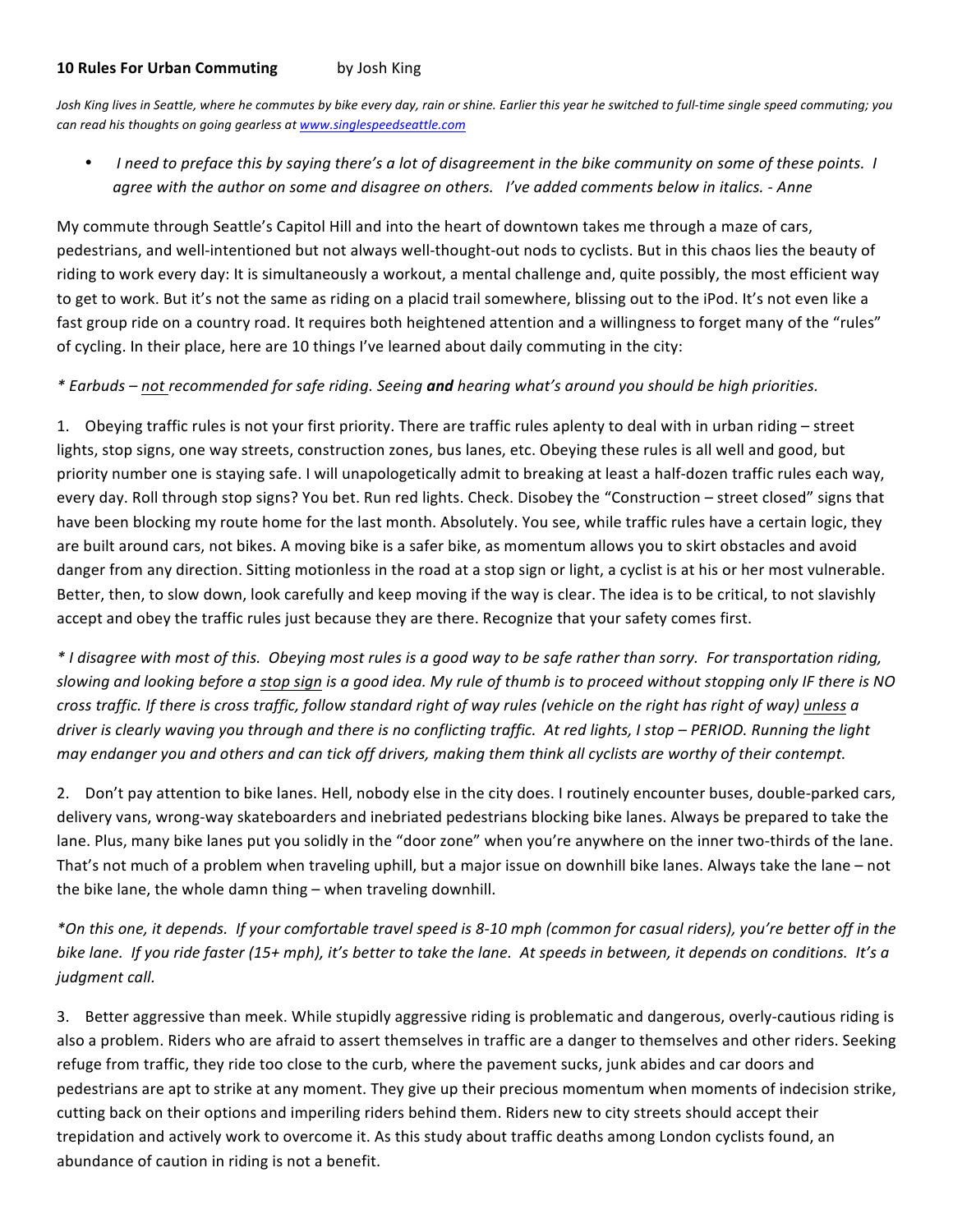*\*%Building%confidence%in%one's%riding%ability%is%very%helpful%in%building%confidence%in%traffic%situations.%The%two%are%closely linked.%The%best%way%to%be%a%more%confident%rider%is%to%ride%as%often%as%possible.%Riding%15 miles%once%a%week%is%worth%a%* LOT less in this respect than riding 2 miles 7 times a week. Once you are confident enough as a cyclist that the routine *motions of riding (shifting gears, braking, etc.) don't require conscious thought and become automatic and instinctive, it's much easier to be confident in traffic. This is where frequent riding and repetition make a big difference. Once you* are confident on the bike, work on your confidence with other road users. Whatever stage you're at, do your best NOT to *show%fear%or%hesitation. Drivers%will%often%take%advantage%of%it%– to%your%disadvantage.*

4. Pacelines are very bad. Riding on someone's wheel is fine when you're spinning out in the country, but not so good in the city. You've got no idea whether they're a confident rider, or if they're going to suddenly brake because someone's puppy gets too close to the curb. Be cautious of other riders and give them a wide berth, particularly if they look skitterish or cautious.

*\*%I%strongly%agree%with%this.%Unless%you%are%VERY%familiar%with%the%habits%and%skills%levels%of%other%cyclists%around%you,%it's% a%very%good%idea%to%leave%some space%– enough%space%to%allow%maneuvering%room%and%a%few%extra%seconds%in%case%the% person%in%front%of%you%swerves%of%stops%unexpectedly. When%in%doubt,%leave%more%space. As%in%a%car,%the%faster%your%speed,* the further back you should follow.

5. Variety is not the spice of life. Save the mixing it up for whatever else you like to do for fun. You're riding a bike to and from work for chrissakes, isn't that fun enough. You don't need to alter your route just to add variety. Knowing your route – every pothole, blind right turn and nasty intersection of it – is critical to riding safely. Be predictable in your riding and your route. Get a tattoo or something if your route isn't exciting enough.

*Familiarity%with%your%primary%travel%route%is%a%very%good%idea,%for%the%reasons%given.%Knowing%where%the%potholes%are%can% save%your%life.%However,%being%familiar%with%an%alternate%route%in%case%of%street%closures%due%to%festivals,%construction or% other reasons isn't a bad thing.* 

6. Don't signal. Look, let's be honest here – most bike riders don't know what a right-hand turn signal looks like, let alone drivers. Signaling is just not going to be useful most of the time, and engaging in the pointless pursuit means taking one hand off your handlebars. I'll start signaling when I get nice smooth streets, but until then I'm keeping both hands on the grips. Go ahead and signal if it's helpful to a driver and you can do it safely, but dispense with that dumbass right turn signal nonsense. Just point where you're going.

*\*%Signaling%won't%reach%every%driver,%but%it often%helps.%It's%not%possible%to%signal%in%every%situation,%but%a%little%courtesy% can%go%a%long%way. If I'm%not%sure%what%an%approaching%driver%will%do%next,%I%often%find%that%my signal%gets%a%signal%in% response,%so%each%of%us%has%a%better%idea%what%to%expect.%%%If%you%really%need%to%get%a%message%through%to%a%driver%who%* seems confused, pointing can do the trick. If they're not giving you a signal, looking at them while shrugging your *shoulders%to%say%"what's%up?"%can%often%get%the%driver%to%clarify. I've%used%this%many%times%with%CTA%bus%drivers.*

7. Don't stand on your rights. Yeah, you've got a bike lane, or the right-of-way, or whatever. It doesn't matter. The laws of physics trump all traffic rules. A bus is entering the bike lane to meet a stop right ahead of you. Don't try to pass in the bike lane. Ditto for drivers making right turns, clueless pedestrians and lost dogs. Ride like your life is on the line. Do what's safest and most predictable to others in the road, even if that means giving up "your" lane or, God forbid, stopping.

*\*%I'd%put%the%emphasis%on%"do%what's%safest%and%most%predictable%to%others"%here.%%You%need%to%get%where%you're%going%in% one%piece.%If%that%means%stopping%or%yielding%even%when%you%have%the%right%of%way,%do%what's%needed%to%avoid%collisions.*